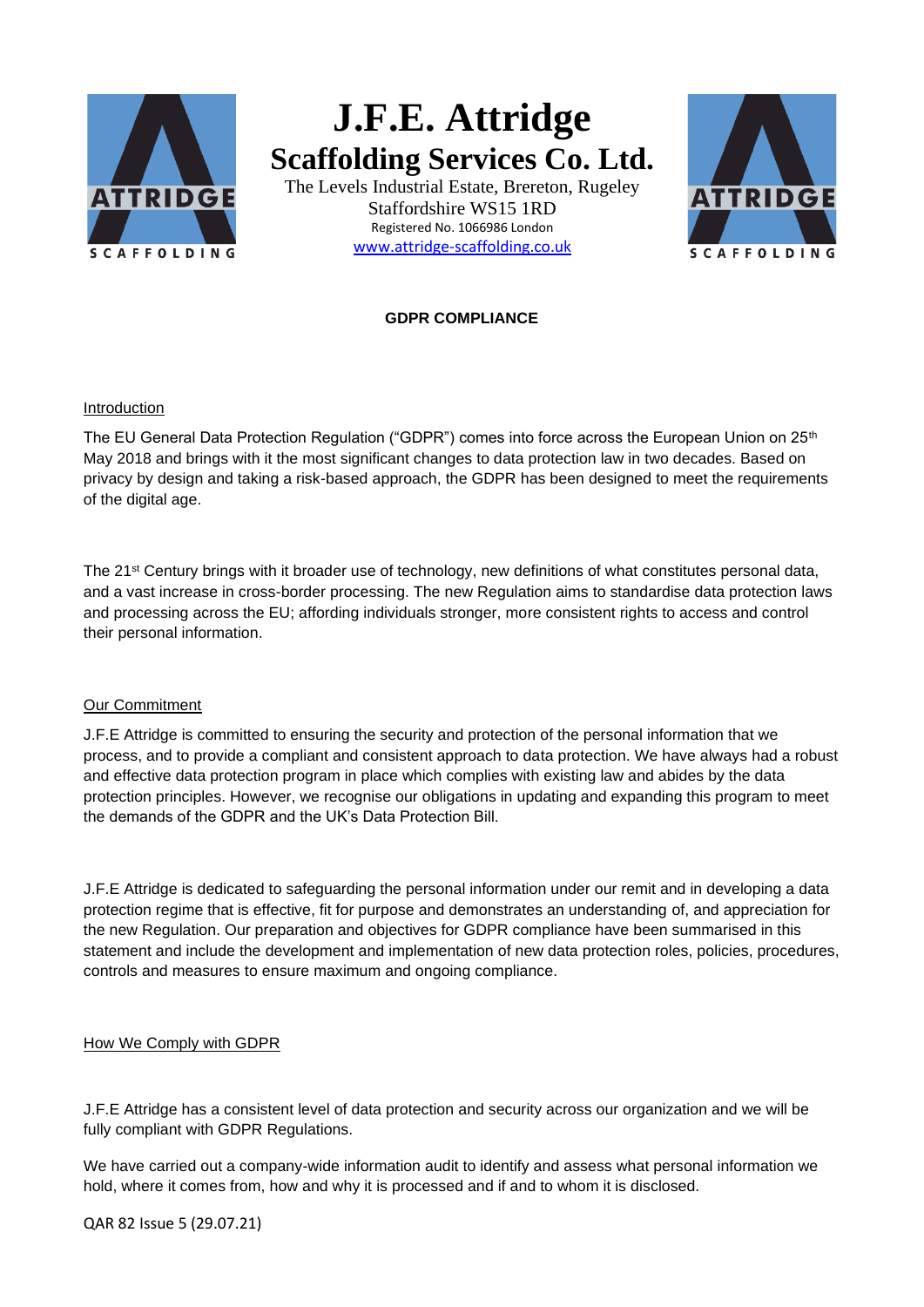J.F.E Attridge's main policy and procedure document for data protection has been overhauled to meet the standards and requirements of the GDPR. Accountability and governance measures are in place to ensure that we understand and adequately disseminate and evidence our obligations and responsibilities; with a dedicated focus on privacy by design and the rights of individuals.

We have updated our retention policy and schedule to ensure that we meet the 'data minimisation' and 'storage limitation' principles and that personal information is stored, archived and destroyed compliantly and ethically. We have dedicated erasure procedures in place to meet the new 'Right to Erasure' obligation and are aware of when this and other data subject's rights apply; along with any exemptions, response timeframes and notification responsibilities.

Our breach procedures ensure that we have safeguards and measures in place to identify, assess, investigate and report any personal data breach at the earliest possible time. Our procedures are robust and have been disseminated to all employees, making them aware of the reporting lines and steps to follow.

**International Data Transfers & Third-Party Disclosures:** In the unlikely event that J.F.E Attridge stores or transfers personal information outside the EU, we have robust procedures and safeguarding measures in place to secure, encrypt and maintain the integrity of the data. We carry out strict due diligence checks with all recipients of personal data to assess and verify that they have appropriate safeguards in place to protect the information, ensure enforceable data subject rights and have effective legal remedies for data subjects where applicable.

**Subject Access Request (SAR):** We have revised our SAR procedures to accommodate the revised 30-day timeframe for providing the requested information and for making this provision free of charge. Our new procedures detail how to verify the data subject, what steps to take for processing an access request, what exemptions apply and a suite of response templates to ensure that communications with data subjects are compliant, consistent and adequate.

**Legal Basis for Processing:** We have reviewed all processing activities to identify the legal basis for processing and ensuring that each basis is appropriate for the activity it relates to. Where applicable, we also maintain records of our processing activities, ensuring that our obligations under Article 30 of the GDPR and Schedule 1 of the Data Protection Bill are met.

**Privacy Notice/Policy**: J.F.E Attridge has revised our Privacy Notices to comply with the GDPR, ensuring that all individuals whose personal information we process have been informed of why we need it, how it is used, what their rights are, who the information is disclosed to and what safeguarding measures are in place to protect their information.

**Obtaining Consent:** We have revised our consent mechanisms for obtaining personal data, ensuring that individuals understand what they are providing, why and how we use it and giving clear, defined ways to consent to us processing their information. We have developed stringent processes for recording consent, making sure that we can evidence an affirmative opt-in, along with time and date records; and an easy to see and access way to withdraw consent at any time.

**Direct Marketing:** J.F.E Attridge has reviewed the wording and processes for direct marketing, including clear opt-in mechanisms for marketing subscriptions; a clear notice and method for opting out and providing unsubscribe features on all subsequent marketing materials.

**Data Protection Impact Assessments (DPIA)**: Where we process personal information that is considered high risk, involves large scale processing or includes special category/criminal conviction data, we have developed stringent procedures and assessment templates for carrying out impact assessments that comply fully with the GDPR's Article 35 requirements. We have implemented documentation processes that record each assessment, allow us to rate the risk posed by the processing activity and implement mitigating measures to reduce the risk posed to the data subject(s).

**Processor Agreements:** Where we use any third-party to process personal information on our behalf (i.e. Payroll, Recruitment, Hosting etc.), we have taken all reasonable measures to ensure those processors are compliant and obtained copies of their privacy policies and procedures to ensure that they (as well as we), meet and understand their/our GDPR obligations. These measures include initial and ongoing reviews of the service provided, the necessity of the processing activity, the technical and organisational measures in place and compliance with the GDPR.